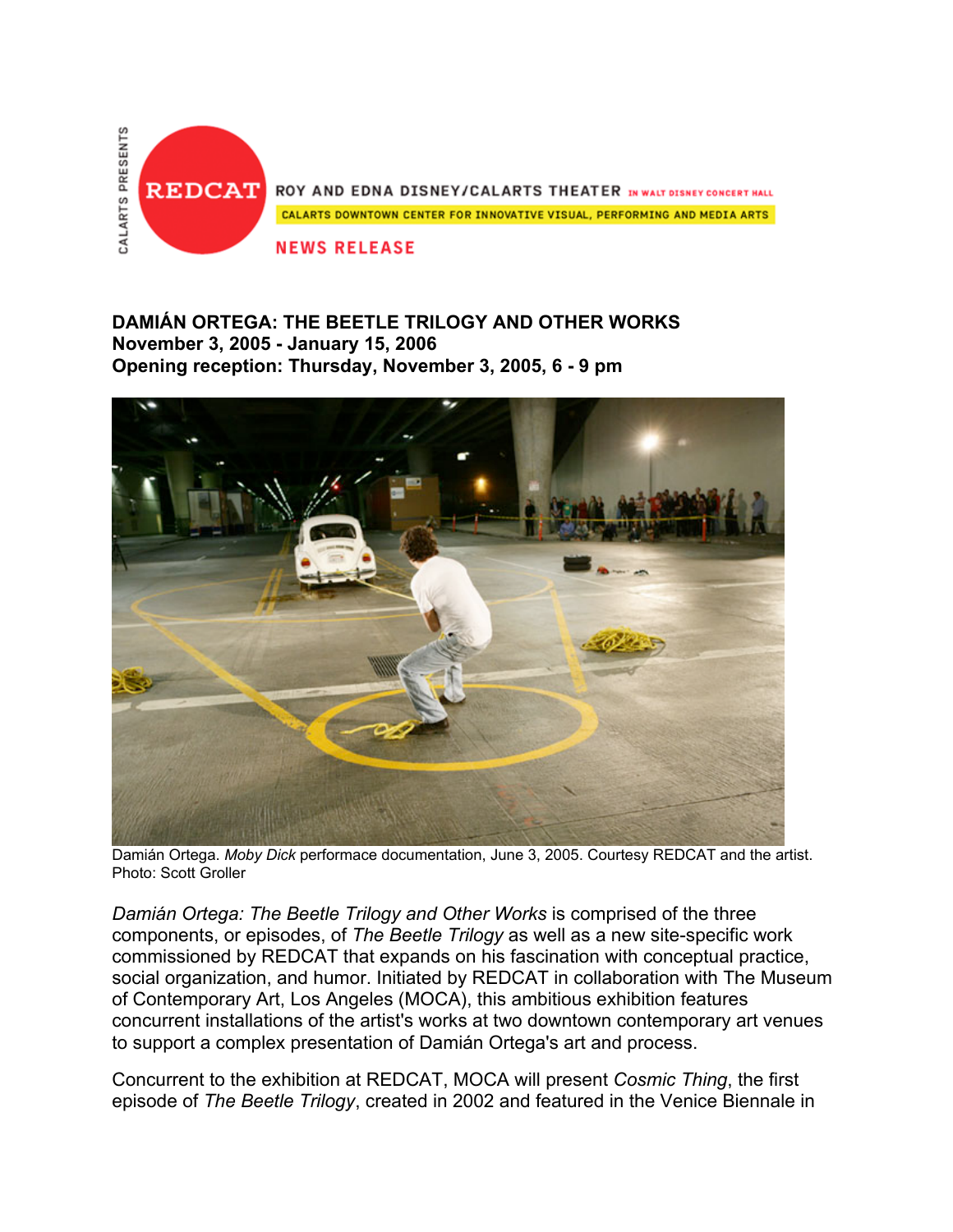2003. The work, a suspended 1989 Volkswagen Beetle, is part of MOCA's permanent collection, and this will be its Los Angeles debut. The exploded/expanded car recalls a brochure for mechanical parts or a dissected insect realized in three dimensions. MOCA Associate Curator Alma Ruiz will organize this part of the presentation, which will be on view at MOCA Grand Avenue. MOCA will hold a media preview on Thursday, November 3 from 9:00 am - 11:00 am.

The second and third components of the trilogy will be produced as part of the artist's residency at REDCAT. *Moby Dick*, the second episode, is an action/performance that takes place in the street on Lower Grand Avenue, a kind of accidental amphitheater emerging from the road that connects the loading docks of REDCAT and MOCA. Ortega's late night action is a physical struggle between artist and machine, a tug-of-war in which the artist attempts to control the movements of a white Volkswagen Beetle with a series of ropes and pulleys. The struggle references mythologies of man versus nature, the prodigal son, and related narratives of the heroic in the context of a contemporary urban hunt. The action includes live musicians performing Led Zeppelin's *Moby Dick* with John Bonham's legendary drum solo as an accompaniment and aural text. This episode reveals a historical continuum in Ortega's vision of contemporary mythology, the quest for cosmic identity, and how this manifests in human cultural expression.

*Beetle '83, Escarabajo* is the third episode of the trilogy. In it the artist returns the car to its possible place of birth in Puebla, Mexico, home of the North American Volkswagen factory--the last site of production for the original Beetle. From Mexico City to Los Angeles and back to Puebla, the vehicle travels a mythic journey of exploration and return. Somewhere along the roadside near Puebla, the car is laid to rest; buried upside down, like a bug that cannot move when lying on its back. This last action completes the "epic journey" of the return of the prodigal son; the homecoming of the hero to his place of origin and the end of a life cycle.

The November exhibition at REDCAT will feature a 16mm film installation of *Moby Dick* and an installation that responds to the *Beetle '83*, *Escarabajo* action, tying the trilogy together, in an investigation of icons of modern society, narratives of heroism, and the (dis)function of mechanical systems. A fully illustrated, bilingual catalogue will accompany the exhibition and will include contributions by novelist Hari Kunzru, MOCA Associate Curator Alma Ruiz, Gallery at REDCAT Director and Curator Eungie Joo, and the artist.

Damián Ortega has exhibited at Museo de Arte Carrillo Gil, Mexico City; Kiasma Museum of Contemporary Art, Helsinki; Museo de Arte Moderno, Mexico City; The 4th Gwangju Biennale; Institute of Contemporary Art, Philadelphia; The 50th Venice Biennale; Museu de Arte da Pampulha, Belo Horizonte, Brazil; White Cube, London; Kunsthalle Basel; and Tate Modern, London. He has also produced several projects with kurimanzutto in Mexico. *The Beetle Trilogy and Other Works* will be the first solo exhibition of Ortega's work on the West Coast of the United States.

*Damián Ortega: The Beetle Trilogy and Other Works is a collaboration with The Museum of Contemporary Art, Los Angeles. The exhibition and publication are made*